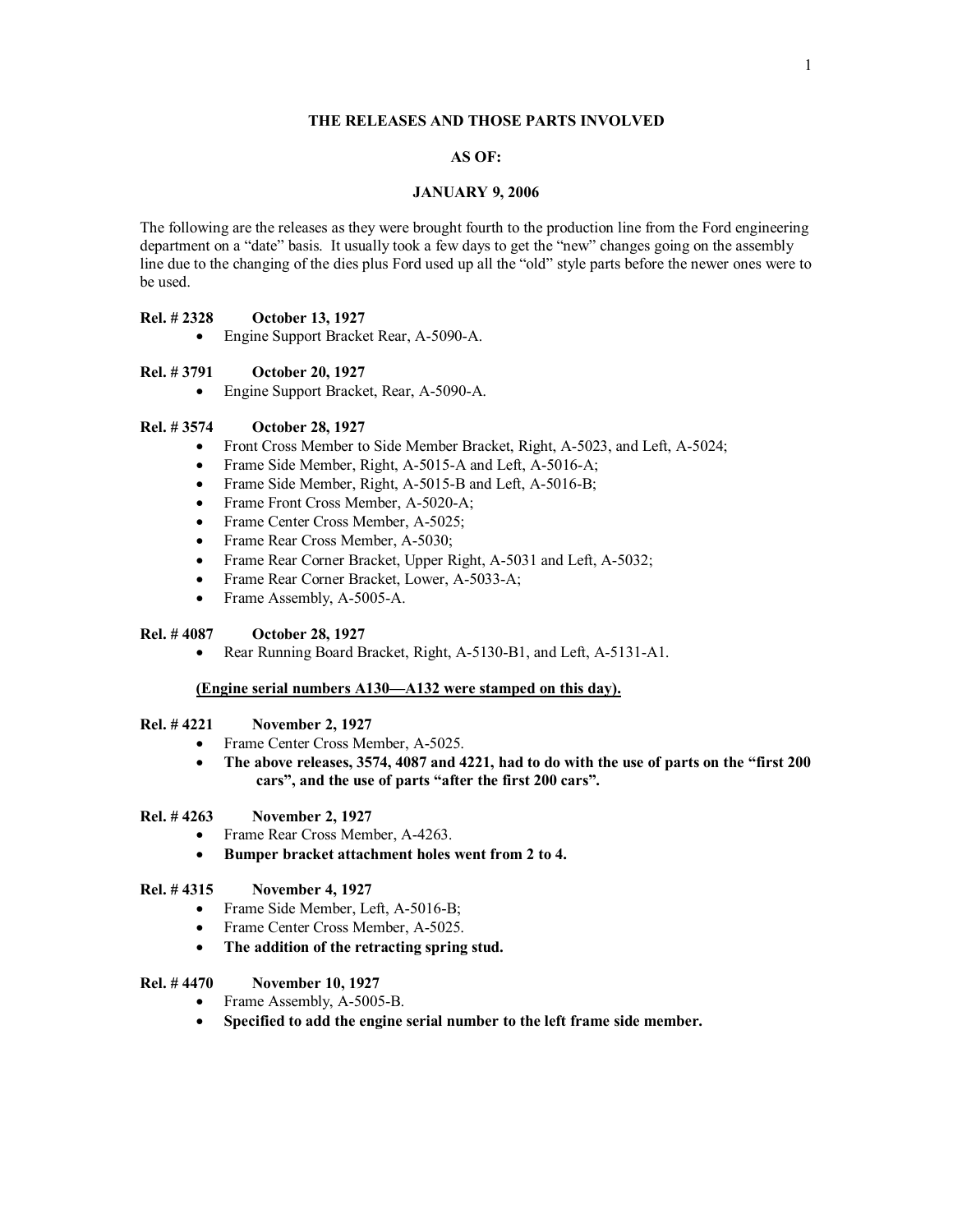## **Rel. # 4685 November 12, 1927**

- Engine Support Bracket, Rear, A-5090-A;
- Engine Support Bracket, Rear, A-5090-B;
- Frame to Engine Rear Support Cushion, Inner, A-5092;
- Frame to Engine Rear Support Cushion, Outer, A-5094;
- Frame to Engine Rear Support Plate, A-5095-A1.
- · **A-5090-A to be used on "first 200 cars". First release which talks about the "new" style Engine Support Bracket, A-5090-B, and related parts, released for production.**

## **Rel. # 4762 November 15, 1927**

- Frame to Engine Rear Support, A-5090-B;
- Frame to Engine Rear Support Cushion, Inner, A-5092;
- Frame to Engine Rear Support Cushion, Outer, A-5094;
- Frame to Engine Rear Support Plate, A-5095-A1.
- · **Frame to Engine Rear Support Assembly revision of parts.**

### **Rel. # 4973 November 19, 1927**

- Frame Side Member, Right, A-5015-B and Left, A-5016-B;
- Frame Side Member, Right, A-5015-B;
- · Frame Assembly, A-5005-B. **(Brought up to date with change in side members).**

# **(Engine serial numbers A641—A660 were stamped on this day).**

## **Rel. # 4666 November 21, 1927**

- Frame Center Cross Member, A-5025.
- · **Removed holes in rear flange for muffler bracket.**

#### **Rel. # 5060 November 21, 1927**

- Front Brake Rod Spring Bracket, A-2504.
- · **New part.**

## **Rel. # 5220 November 26, 1927**

- Frame Side Member, Right, A-5015-B and Left, A-5016-B;
- · Frame Assembly, A-5005-B. **(Brought up to date with addition).**
- · **Addition of the Front Brake Rod Spring Bracket.**

#### **(Engine serial numbers A689—A690 were stamped on this day).**

#### **Rel. # 5555 December 7, 1927**

- Frame, Front Brake Rod Spring Bracket, A-2504;
- Frame Side Member, Right, A-5015-B, and Left, A-5016-B;
- Frame Front Cross Member, A-5020-A;
- Frame Center Cross Member, A-5025
- Frame Rear Cross Member, A-5030-B;
- Frame Rear Corner Bracket, Upper Right, A-5031, and Left, A-5032;
- · Frame Rear Corner Bracket, Lower, A-5033-B;
- Hood Shelf Support Bracket, A-5100;
- Front Running Board Bracket, A-5125-A1;
- Rear Running Board Bracket, Right, A-5130-B1, and Left, A-5131-A1;
- · Frame Assembly, A-5005-B. **(Brought up to date with changes in parts).**
- · **Major change in rivet size. Rivet holes went from 17/64 inch to 21/64 inch in size.**

### **(Engine serial numbers A1550—A1611 were stamped on this day).**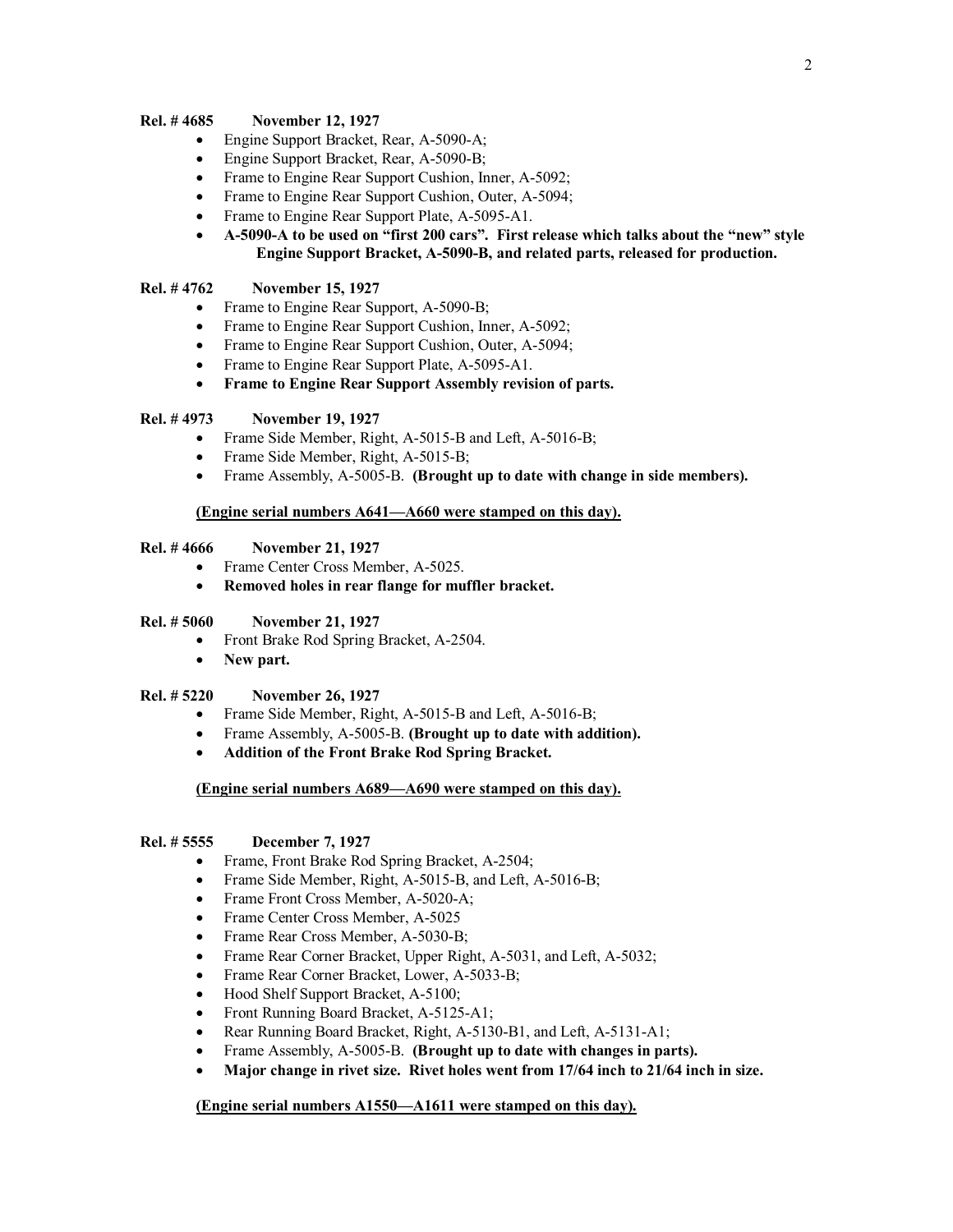### **Rel. # 5784 December 14, 1927**

• Frame Center Cross Member, A-5025.

#### **Rel. # 5843 December 16, 1927**

· Frame, Front Brake Rod Spring Bracket, A-2504.

# **Rel. # 6199 December 28, 1927**

- Front Running Board Bracket, A-5125-A1;
- · Rear Running Board Bracket, Right, A-5130-A, and Left, A-5131-A.
- · **Tells of "straight" end bosses to be changed to "cone" shape.**

## **Rel. # 6079 January 5, 1928**

- Frame Side Member, Right, A-5015-B and Left, A-5016-B;
- Frame Front Cross Member, A-5020-A;
- Frame Center Cross Member, A-5025;
- · Frame Rear Corner Bracket, Upper, Right, A-5031, and Left, A-5032;
- · Frame Assembly, A-5005-B. **(Brought up to date with changes in parts).**
- · **Certain parts of the frame assembly were changing from 21/64 inch rivet holes back to 17/64 inch rivet holes.**

### **(Engine serial numbers A5929—A6276 were stamped on this day).**

# **Rel. # 6381 January 6, 1928**

- Frame to Engine Rear Support Cushion, Inner, A-5092;
- Frame to Engine Rear Support Cushion, Outer, A-5094.

## **Rel. # 6526 January 13, 1928**

- Frame to Engine Rear Support, A-5090-B.
- · **Enlarged the rectangular holes in the engine support**.

# **Rel. # 6542 January 13, 1928**

- Frame Center Cross Member, A-5025.
- · **Enlarged hole for battery ground connector bolt.**

#### **Rel. # 6079 Supplement (See January 5, 1928) January 14, 1928**

- Frame Side Member, Right, A-5015-B, and Left, A-5016-B.
- · **Changed more holes from 21/64 inch back to 17/64 inch.**

## **Rel. # 6809 January 25, 1928**

- Frame Side Member, Right, A-5015-B, and Left, A-5016-B;
- Frame Side Member, Left, A-5016-B;
- Frame Center Cross Member, A-5025;
- · Frame Assembly, A-5005-B. **(Brought up to date with changes in side members).**
- · **Removed hole in Left Frame Side Member for brake retracting spring stud; changed size of countersunk holes for front cross member.**

### **(Engine serial numbers A13736—A14385 were stamped on this day).**

### **Rel. # 7040 February 9, 1928**

- Front Running Board Bracket, A-5125-A1
- Rear Running Board Bracket, Right, A-5130-B1, and Left, A-5131-A1.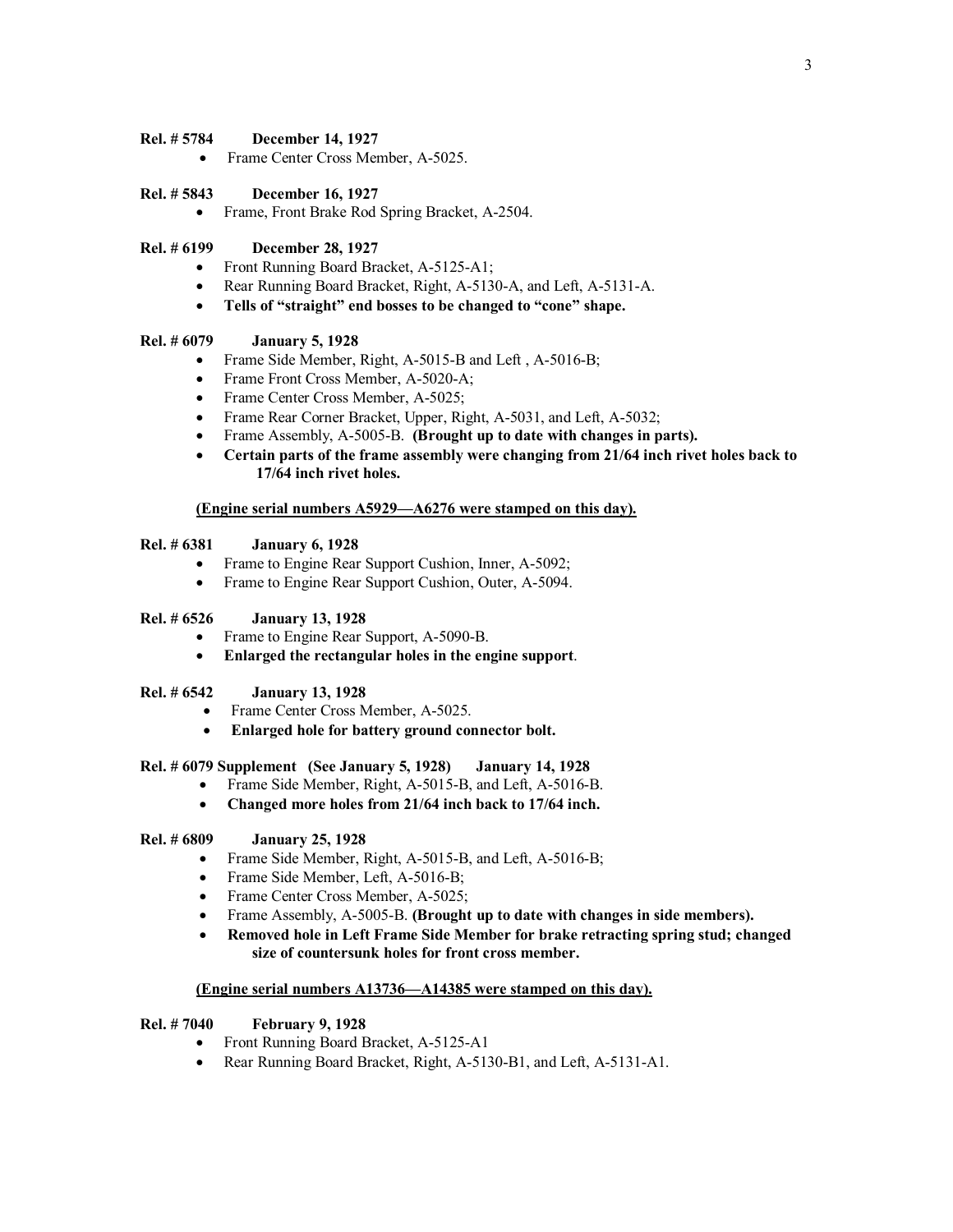# **Rel. # 7345 February 20, 1928**

- Frame Side Member, Right, A-5015-B, and left, A-5016-B;
- Frame Center Cross Member, A-5025;
- · Frame Assembly, A-5005-B. (**Brought to date with changes in detail).**
- · **Removed holes for brake retracting spring and for dual high control; changed rivet holes from 21/64 inch to 17/64 inch in center cross member.**

### **(Engine serial numbers A28077—A29078 were stamped on this day).**

### **Rel. # 7365 February 21, 1928**

- Hood Shelf Support Bracket, A-5100.
- · **Removed the center hole on the top of bracket.**

# **Rel. # 7517 March 1, 1928**

- Frame Center Cross Member, A-5025;
- · **Changed holes in front face.**

### **Rel. # 7760 March 20, 1928**

- Frame, Front Brake Rod Spring Bracket, A-2504;
- Frame Side Member, Right, A-5015-B, and Left, A-5016-B;
- Frame Front Cross Member, A-5020-A;
- Frame Center Cross Member, A-5025;
- Frame Rear Cross Member, A-5030-B;
- Frame Rear Corner Bracket, Upper, Right, A-5031, and Left, A-5032;
- Frame Rear Corner Bracket, Lower, A-5033-B;
- Hood Shelf Support Bracket, A-5100;
- · Frame Assembly, A-5005-B. **(Brought assembly up to date with changes in parts).**
- · **The change was changing the rivet holes from 21/64 inch back to 17/64 inch.**

## **(Engine serial numbers A52893—A54437 were stamped on this day).**

## **Rel. # 8100 April 6, 1928**

- Frame to Engine Rear Support, A-5090-B.
- · **Thickness of the metal stock was made thicker.**

# **Rel. # 8164 April 10, 1928**

- Frame Side Member, Right, A-5015-B, and Left, A-5016-B;
- Frame Center Cross Member, A-5025;
- · Frame Assembly, A-5005-B. **(Brought up to date with changes).**
- · **Added hole in back of center cross member; removed slot on centerline of hood shelf bracket; relocated the emergency brake cross shaft lubricator fitting slightly.**

## **(Engine serial numbers A78414—A80324 were stamped on this day).**

#### **Rel. # 8346 April 20, 1928**

• Frame Side Member, Right, A-5015-B, and Left, A-5016-B.

#### **Rel. # 8372 April 23, 1928**

• Frame Rear Corner Bracket, Upper, Right, A-5130 and Left, A-5032.

### **Rel. # 8400 April 24, 1928**

- Front Running Board Bracket, A-5125-A1;
- · Rear Running Board Bracket, Right, A-5130-B1, and Left, A-5131-A1.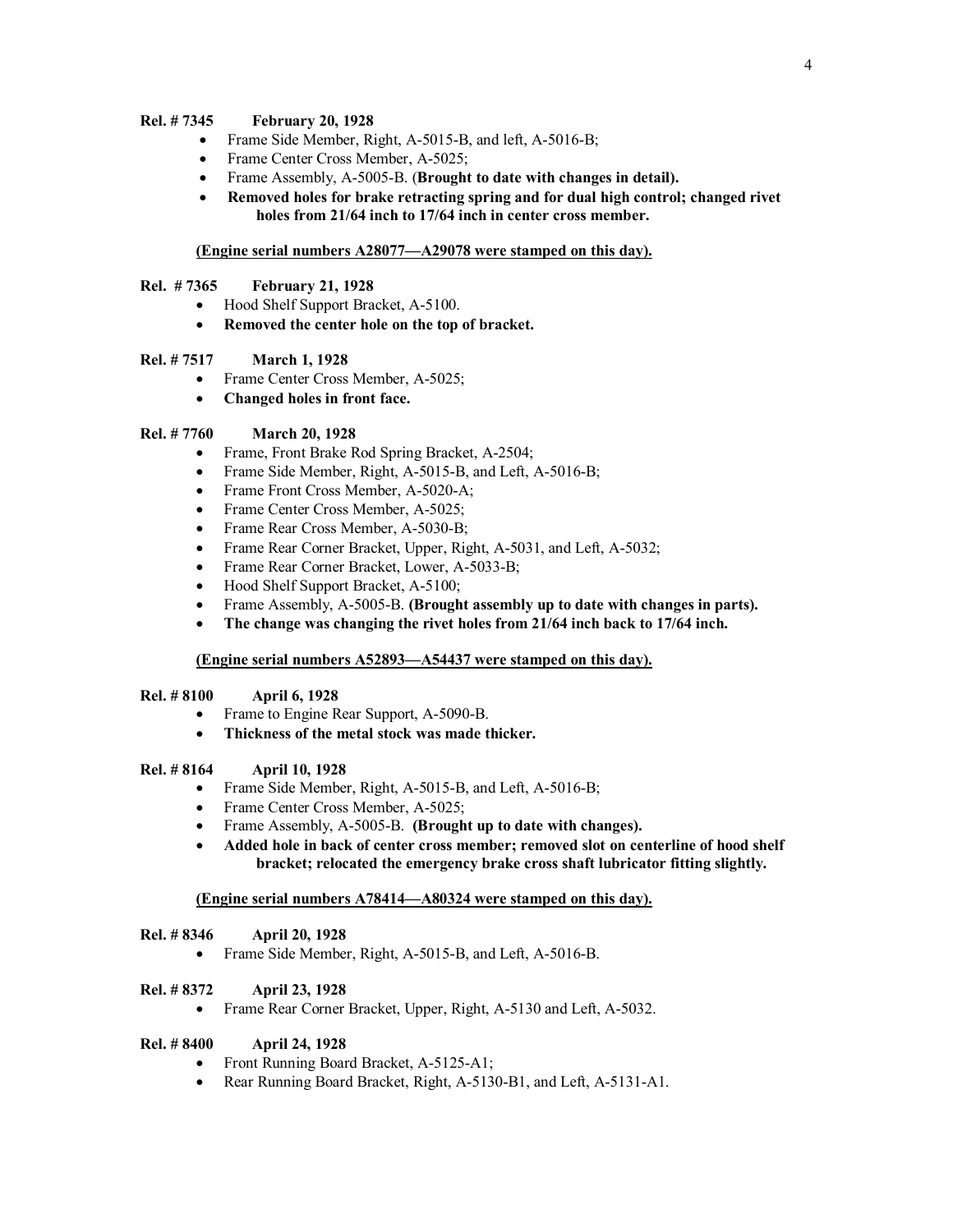### **Rel. # 8501 April 30, 1928**

- Frame Front Brake Rod Spring Bracket, A-2504;
- · Frame Assembly, A-5005-B. **(Assembly brought up to date with change in bracket).**
- · **Angle was changed on Frame Front Brake Rod Spring Bracket.**

### **(Engine serial numbers A107341—A109740 were stamped on this day).**

## **Rel. # 8580 May 4, 1928**

• Frame Rear Corner Bracket, Upper, Right, A-5031, and Left, A-5032.

#### **Rel. # 8736 May 15, 1928**

• Rear Running Board Bracket, Right, A-5130-B1 and Left, A-5131-A1.

## **Rel. # 9053 June 7, 1928**

- Front Running Board Bracket, A-5125-A1;
- Rear Running Board Bracket, Right, A-5130-B1, and Left, A-5131-A1.

## **Rel. # 9142 June 13. 1928**

- Frame Side Member, Right, A-5015-B, and Left, A-5016-B;
- · Frame Assembly, A-5005-B. **(Assembly brought up to date with change in side members).**

### **(Engine serial numbers A187029—A189339 were stamped on this day).**

### **Rel. # 9383 June 29, 1928**

· Frame to Body Bracket, Front, A-5075.

#### **Rel. # 9142 Supplement (See June 13, 1928) July 19, 1928**

- Frame Side Member, Right, A-5015-B, and Left, A-5016-B;
- Frame Assembly, A-5005-B.
- · **Hold up in change of location of holes for Brake Rod Spring Bracket-Front, A-2504.**

#### **Rel. # 9650 July 20, 1928**

· Frame Rear Cross Member, A-5030-B.

# **Rel. # 9726 July 27, 1928**

- Frame Side Member, Left, A-5016-B;
- · Frame Assembly, A-5005-B. **(Brought up to date with change in side member).**

#### **(Engine serial numbers A285670—A288905 were stamped on this day).**

## **Rel. # 9851 August 6, 1928**

- Frame Side Member, Right, A-5015-B, and Left, A-5016-B;
- Frame Center Cross Member, A-5025;
- · Frame Assembly, A-5005-B. **(Changed to conform with detailed parts).**
- · **New hole added for new design battery support.**

## **(Engine serial numbers A305756—A309359 were stamped on this day).**

#### **Rel. # 9859 August 6, 1928**

- Frame to Engine Rear Support, A-5090-B.
- · **Changed bolt hole size.**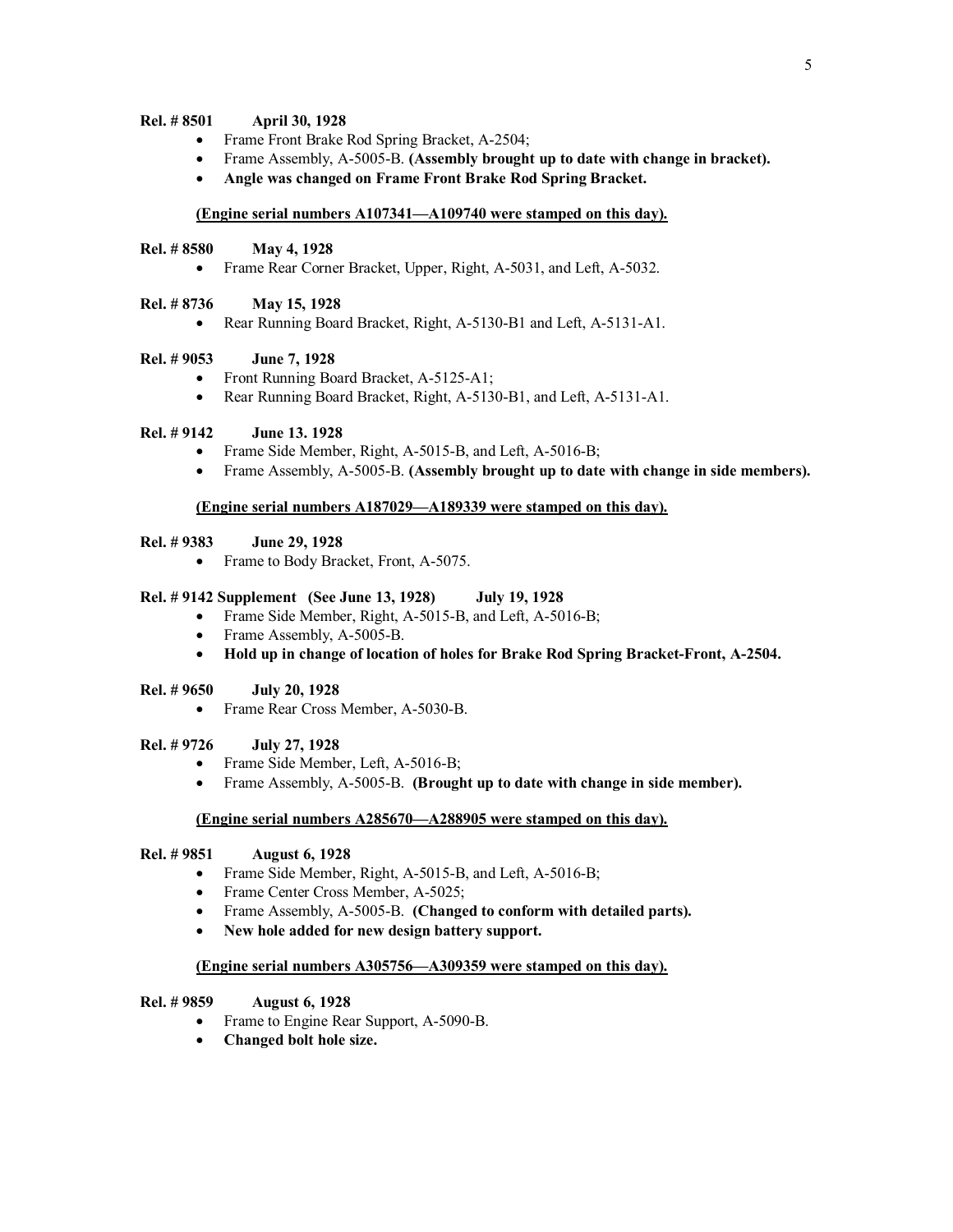## **Rel. # 10070 August 27, 1928**

- Frame Center Cross member, A-5025.
- · **Size of hole for battery support increased.**

# **Rel. # 10072 August 27, 1928**

- Frame Side Member, Right, A-5015-B, and Left, A-5016-B;
- · Frame Assembly, A-5005-B. **(Brought assembly up to date with change in bracket holes in side members).**

## **(Engine serial numbers A363095—A367394 were stamped on this day).**

## **Rel. # 10103 August 30, 1928**

- · Frame, Front Brake Rod Spring Bracket, A-2504;
- Frame to Body Bracket-Front, A-5075;
- Hood Shelf Support Bracket, A-5100.
- · **Redesigned, changed from a forging to a stamping.**

## **Rel. # 10110 August 31, 1928**

- Frame Center Cross Member, A-5025.
- · **Changed radius of pocket for Brake Equalizer Operating Shaft Pin, A-2473.**

## **Rel. # 10295 September, 19, 1928**

· Frame Front Cross Member, A-5020-A.

# **Rel. # 10323 September 20, 1928**

- Frame to Engine Rear Support Plate, A-5095-A1.
- · **Changed from forging to malleable iron.**

## **Rel. # 10155, Supplement #4 September 21, 1928**

- Frame Center Cross Member, A-5025.
- · **Removed pockets and holes for brake equalizer, holes for hand service brake rod, and holes and lugs for brake equalizer stops. Added hole for emergency brake rod.**

# **Rel. # 10417 September 28, 1928**

• Hood Shelf Support Bracket, A-5100.

## **Rel. # 10423 September 28, 1928**

- Front Running Board Bracket, A-5125-A2;
- Rear Running Board Bracket, Right. A-5130-B1, and Left, A-5131-A1.
- · **Went from a forging to pressed steel bracket.**

# **Rel. # 10580 October 11, 1928**

- Frame Front Cross Member, A-5020-A;
- · Frame Assembly, A-5005-B. **(Brought up to date with changes necessitated by the new front engine support).**
- · **New style front cross member.**

## **(Engine serial numbers A511915—A516385 were stamped on this day).**

## **Rel. # 10580 Supplement October 26, 1928**

- Frame Front Cross Member, A-5020-A.
- · **Relocated holes for attaching to side members, changed shape at bottom, etc.**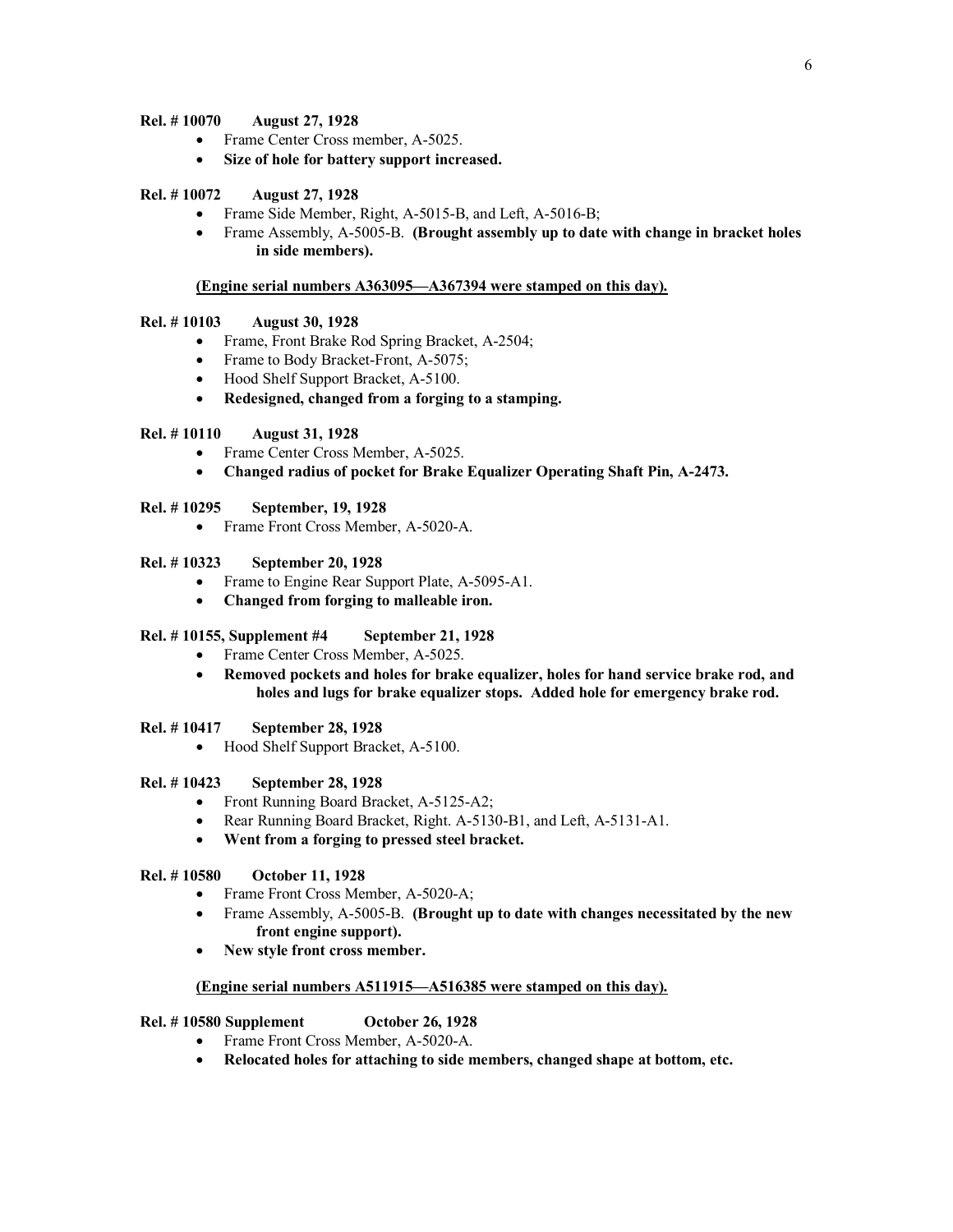## **Rel. # 10941 November 6, 1928**

- Running Board Bracket, Front, A-5125-A2;
- Running Board Bracket, Rear, Right, A-5130-B2, and Left, A-5131-A2.

## **Rel. # 10944 November 7, 1928**

· Frame Rear Corner Bracket, Lower, A-5033-B.

### **Rel. # 10991 November 10, 1928**

- Frame Side Member, Right, A-5015-B, and Left, A-5016-B;
- Frame Front Cross Member, A-5020-A;
- Frame Center Cross Member, A-5025;
- Frame Rear Cross Member, A-5030-B
- Frame to Body Bracket, Front, A-5075;
- Hood Shelf Support Bracket, A-5100;
- · Frame Assembly, A-5005-B. **(Brought up to date with changes in parts).**
- · **Hole for brake rod added to front side of Center Cross Member, changed the thickness of the metal.**

## **(Engine serial numbers A617216—A622618 were stamped on this day).**

## **Rel. # 11126 November 23, 1928**

- Frame to Engine Rear Support Cushion, Inner, A-5092;
- Frame to Engine Rear Support Cushion, Outer, A-5094.

# **Rel. # 11196 December 3, 1928**

- Front Running Board Brackets, A-5125-A2;
- Rear Running Board Brackets, Right, A-5130-B2, and Left, A-5131-A2.

### **Rel. # 11317 December 12, 1928**

- Frame Front Cross Member, A-5020-A.
- · **Hole for motor support increased in size.**

# **Rel. # 11339 December 14, 1928**

• Frame Center Cross Member, A-5025.

#### **Rel. # 11397 December 19, 1928**

- Frame Side Member, Right, A-5015-B, and Left, A-5016-B;
- · Frame Assembly, A-5005-B. **(Brought up to date with changes in side members).**
- · **Releases 11339 and 11397 are interesting releases. They talk about the changing of the parts for "new" style Emergency Brake Cross Shaft with the style which will be introduced in April of 1930. Must have been in the works at this time.**

#### **(Engine serial numbers A771015—A776919 were stamped on this day).**

## **Rel. # 11433 December 21, 1928**

- Frame to Engine Rear Support Cushion, Inner, A-5092;
- Frame to Engine Rear Support Cushion, Outer, A-5094.

## **Rel. # 11471 December 26, 1928**

• Frame Front Cross Member, A-5020-A.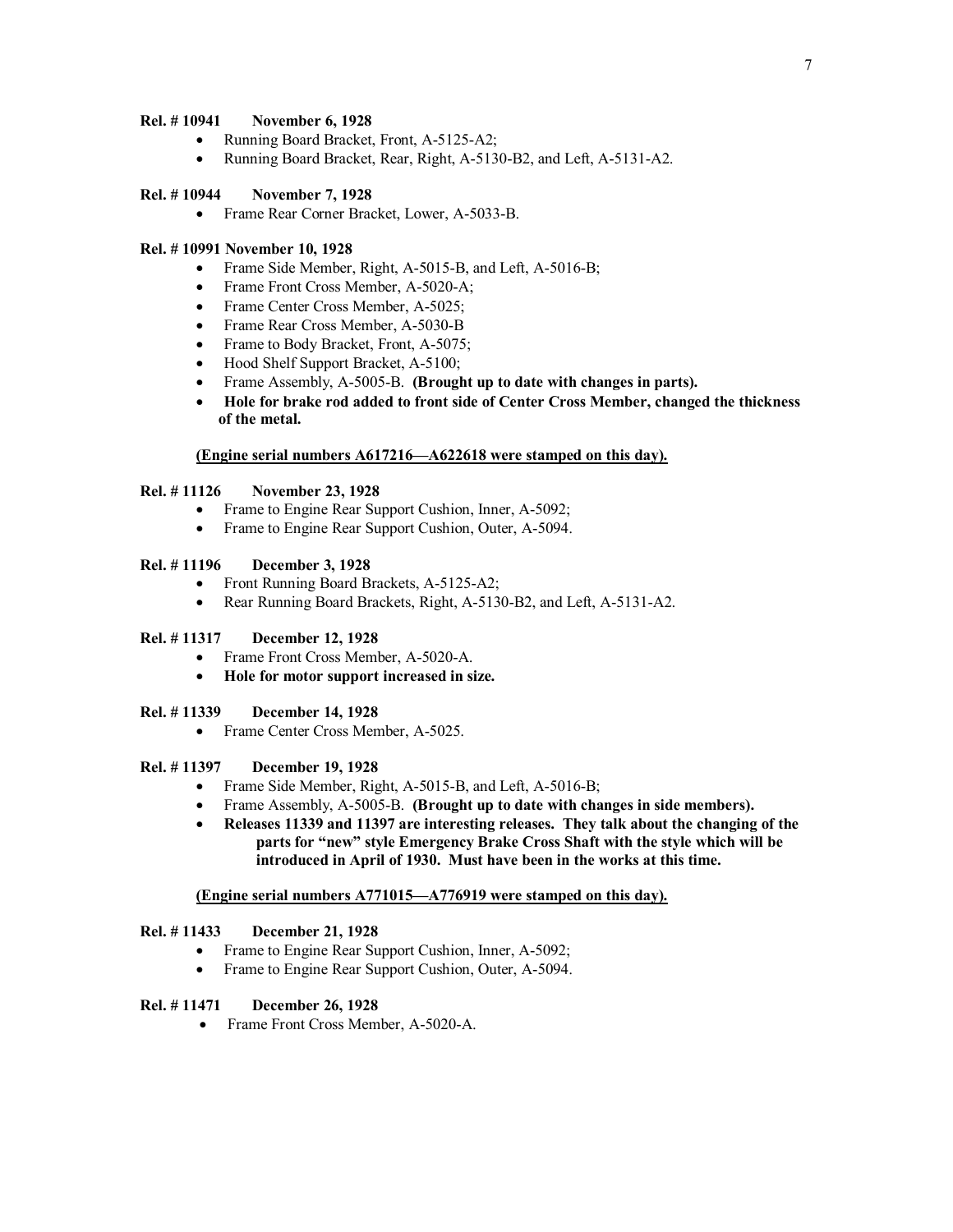## **Rel. # 11609 January 9, 1929**

- Frame to Engine Rear Support Cushion, Inner, A-5092;
- Frame to Engine Rear Support Cushion, Outer, A-5094.
- · **Changed thickness.**

# **Rel. # 11627 January 11, 1929**

- Frame Center Cross Member, A-5025;
- Frame Rear Corner Bracket, Upper, Right, A-5031, and Left, A-5032.

## **Rel. # 11800 January 26, 1929**

- · Frame Side Member, Left, A-5016-B.
- · **WHAT IS A MUFFLER BRACKET DOING ON THE LEFT FRAME SIDE MEMBER?**

## **Rel. # 11861 January 30, 1929**

• Frame Front Cross Member, A-5020-A.

# **Rel. # 11651 January 30, 1929**

• Frame Rear Corner Bracket, Upper, Right, A-5031, and Left, A-5032.

## **Rel. # 11946 February 7, 1929**

- Frame Center Cross Member, A-5025.
- · **Removed two holes in front flange for battery support.**

## **Rel. # 11997 February 13, 1929**

- · Frame to Engine Rear Support Cushion, Inner, A-5092;
- · Frame to Engine Rear Support Cushion, Outer, A-5094.
- · **Changed thickness.**

## **Rel. # 12280 March 15, 1929**

- Frame Front Cross Member, A-5020-A.
- · **Specified one hole for lug on starting crank be elongated instead of round.**

## **Rel. # 12543 April 6, 1929**

- Frame Side Member, Right, A-5015-B, and Left, A-5016-B;
- Frame to Body Bracket-Front, A-5075.
- **Rel. # 11397 Supplement # 1 to December 19, 1928 April 27, 1929** 
	- Frame Center Cross Member, A-5025.

## **Rel. # 11397 Supplement # 2 to December 19, 1928 May 2, 1929**

- Frame Center Cross Member, A-5025.
- · **Removed hole for Emergency Hand Brake Lever to Cross Shaft Rod from rear flange.**

## **Rel. # 12949 May 14, 1929**

· Hood Shelf Support Bracket, A-5100.

## **Rel. # 11397 Supplement to December 19, 1928 May 17, 1929**

• Frame Side Member, Right, A-5015-B, and Left, A-5016-B.

## **Rel. # 13101 June 5, 1929**

• Frame Assembly, A-5005-B.

## **(Engine serial numbers A1685052—A1692568 were stamped on this day).**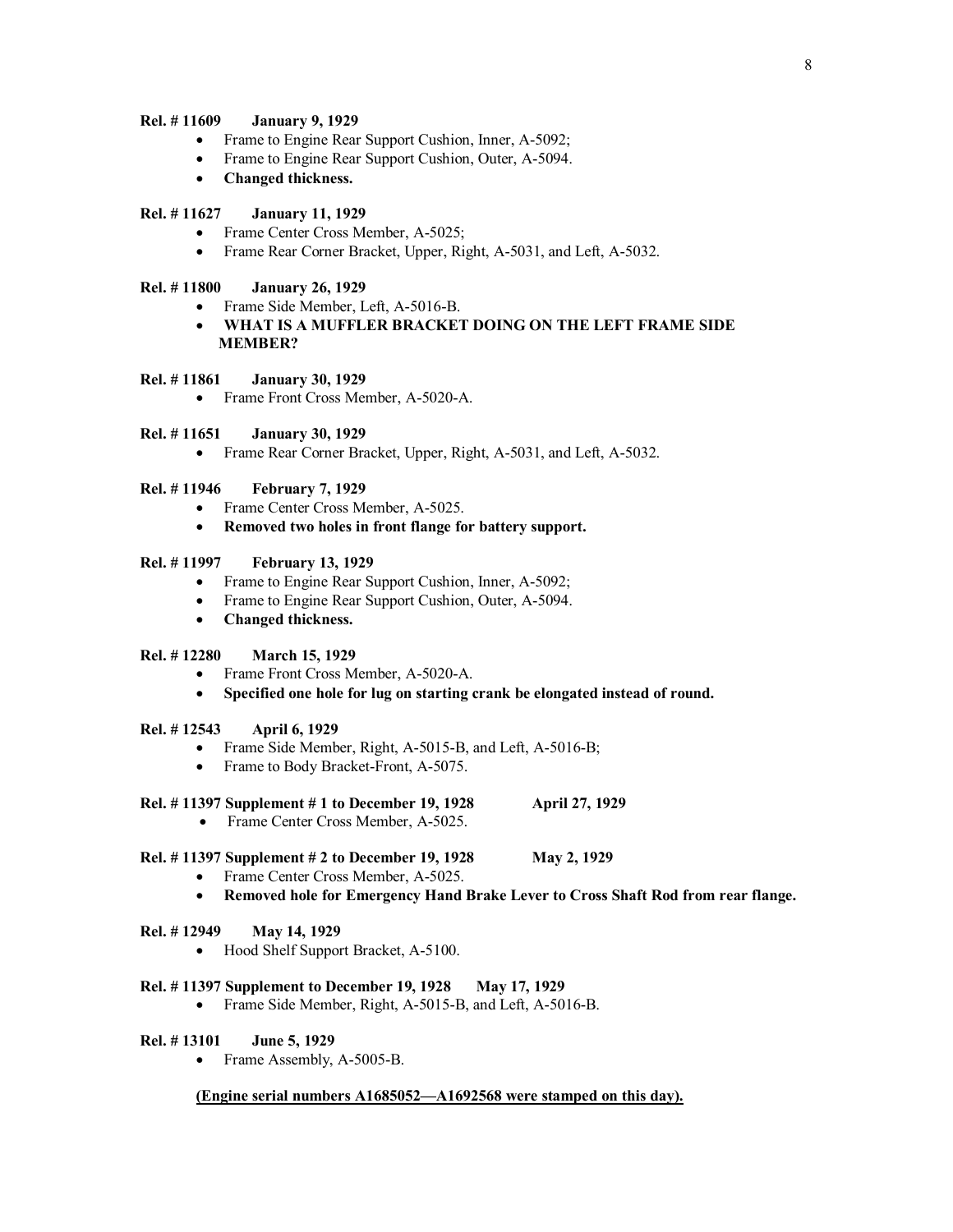## **Rel. # 13134 June 6, 1929**

• Frame to Body Bracket-Front, A-5075.

### **Rel. # 13385 July 3, 1929**

- Frame Side Member, Right, A-5015-B;
- Frame Side Member, Left, A-5016-B.

## **Rel. # 13464 July 12, 1929**

· Frame Assembly, A-5005-B. **(Assembly brought up to date with change in details.)**

## **(Engine serial numbers A1921807—A1929433 were stamped on this day).**

### **Rel. # 13488 July 22, 1929**

- Front, Brake Rod Spring Bracket, A-2504;
- Frame Center Cross Member, A-5025.

### **Rel. # 13821 August 30, 1929**

- Frame Side Member, Right, A-5015-B, and Left, A-5016-B.
- · **Changed number of holes for Front Fender Bracket from 3 to 4.**

## **Rel. # 13857 September 4, 1929**

• Hood Shelf Support Bracket, A-5100.

#### **Rel. # 14053 September 30, 1929**

- Frame Front Cross Member, A-5020-A to A-5029-B;
- Frame Assembly, A-5005-C.
- · **New frame assembly with new Front Cross Member.**

# **(Engine serial numbers A2389325—A2396932 were stamped on this day).**

#### **Rel. # 11397 Supplement # 7 to December 19, 1928 October 15, 1929**

• Frame Center Cross Member, A-5025.

## **Rel. # 14274 October 16, 1929**

• Frame Side Member, Right, A-5015-B, and Left, A-5016-B.

### **Rel. # 14295 October 17, 1929**

- Frame to Engine Rear Support Plate, A-5095-B;
- Frame to Engine Rear Support Plate, A-5095-B.

## **Rel. # 14347 October 23, 1929**

· Frame Rear Cross Member, A-5030—B.

#### **Rel. # 14541 November 12, 1929**

- Frame Side Member, Left, A-5016-B.
- · **Removed rear hole for battery box as two is not needed.**

# **Rel. # 14684 Supplement #3) December 5, 1929**

• Frame Front Cross Member, A-5020-B.

# **Rel. # 13821 December 6, 1929**

• Engine Support Bracket, Rear, A-5090-B.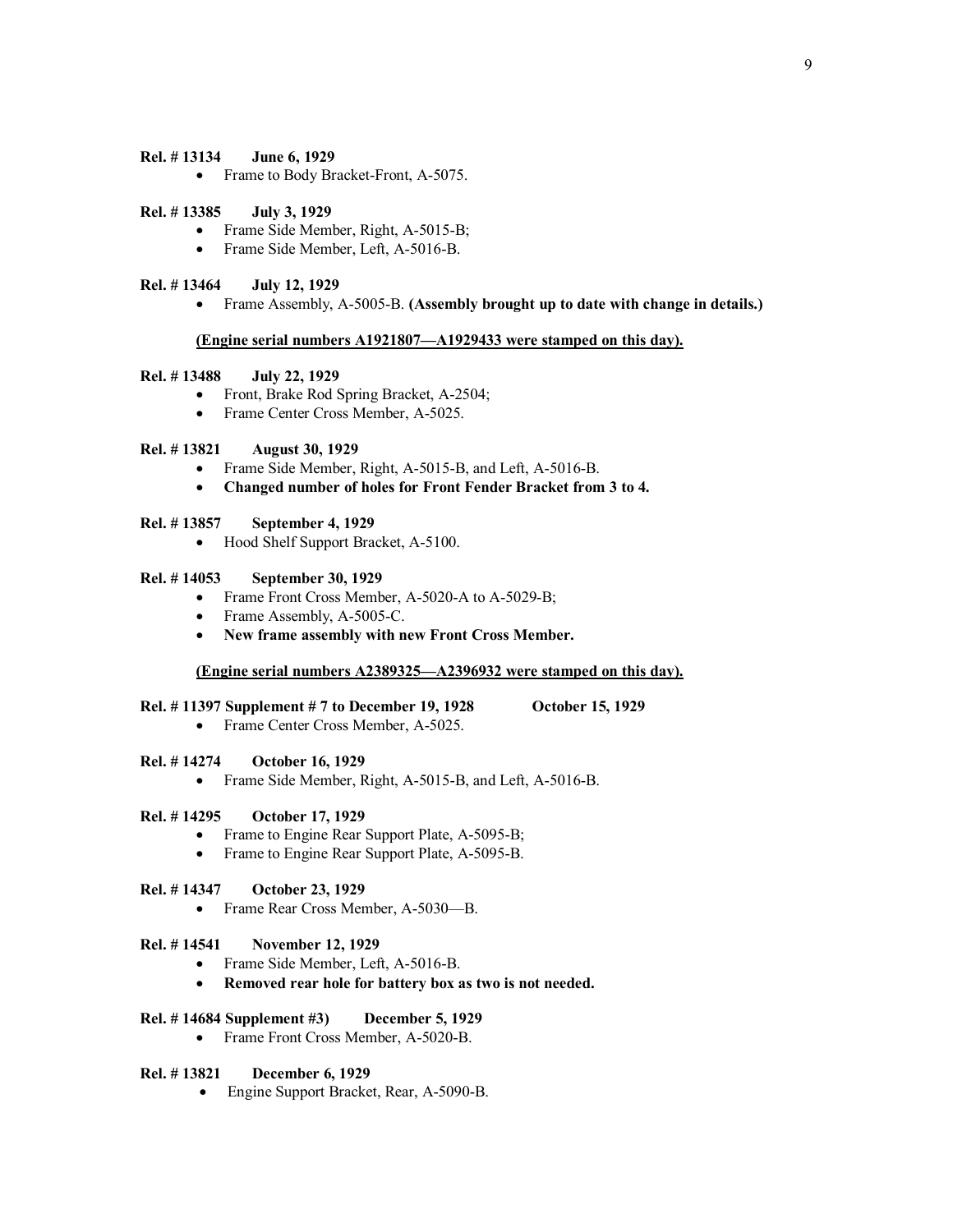## **Rel. # 14929 December 13, 1929**

- Frame Side Member, Right, A-5015-B;
- Frame Side Member, Left, A-5016-B;
- Frame Front Cross Member, A-5020-B;
- · Frame Assembly, A-5005-C. **(Assembly brought up to date with changes in frame side member and cross member.**

## **(Engine serial numbers A2712408—A2716244 were stamped on this day).**

## **Rel. # 14684 Supplement # 6 December 19, 1929**

- Frame Front Cross Member, A-5020-B.
- · **Specified radiator overflow pipe.**

# **Rel. # 15117 January 3, 1930**

• Frame Side Member, Right, A-5015-B, and Left, A-5016-B.

## **Rel. # 15117 Supplement to January 3, 1930**

- Frame Side Member, Right, A-5015-B, and Left, A-5016-B.
- · **Holes for wheel carrier be drilled in place and all frames be center punched.**

## **Rel. # 14295 Supplement # 1 to October 17, 1929 March 11, 1930**

- Frame to Engine Rear Support Plate, A-5095-A1;
- Frame to Engine Rear Support Plate, A-5095-A2.

## **Rel. # 16233 April 23, 1930**

- Frame Front Cross Member, A-5020-B;
- · Frame Rear Cross Member, A-5030-B.

## **Rel. # 17111 July 11, 1930**

- · Frame Side Member, Right, A-5015-B, and Left, A-5016-B;
- Frame Front Cross Member, A-5020-B.

## **Rel. # 17050 # 18 September 18, 1930**

- Frame Side Member, Right, A-5015-B, and Left, A-5016-B;
- Frame to Body Bracket #6 Body Bolt, A-5076;
- · Frame Assembly, A-5005-C and A-5005-D. **(There are now two types of frames).**
- · **Holes were added for Frame Body Bracket #6 Body Bolt, A-5076 on certain cars. Other cars did not have this bracket.**

## **(Engine serial numbers A3963949—A3970953 were stamped on this day).**

## **Rel. # 17050 #56 October 11, 1930**

• Frame to Body Bracket #6 Body Bolt, A-5076

## **Rel. # 19217 March 24, 1931**

· Frame Front Cross Member, A-5020-B.

## **Rel. # 19799 May 16, 1931**

- Front Running Board Bracket, A-5125-A2;
- Rear Running Board Brackets, Right, A-5130-B2 and Left, A-5131-A2.
- · **Specified ribs to be put on each side of brackets on top to prevent breakage.**